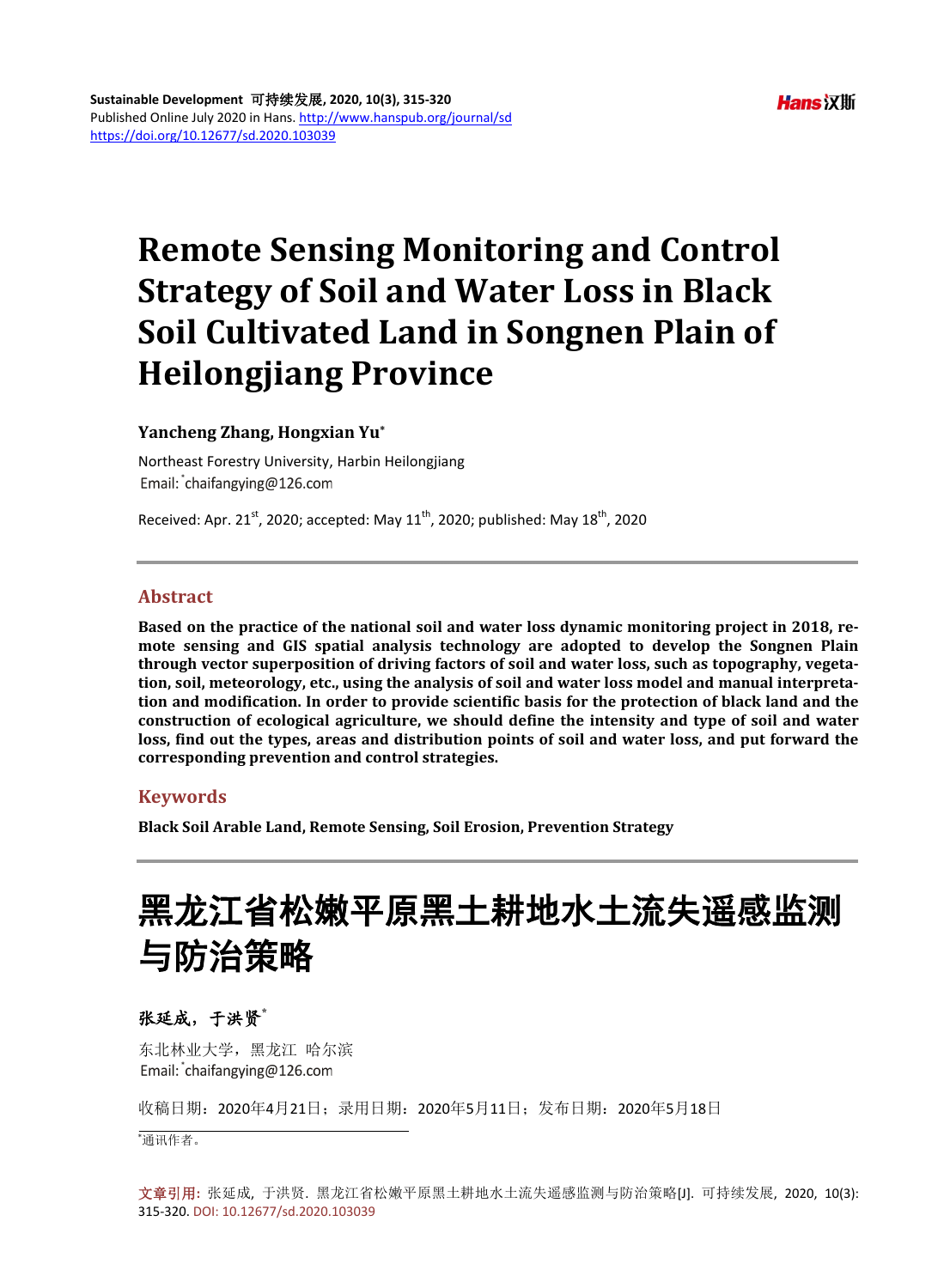# 摘 要

依托全国**2018**年水土流失动态监测项目实践,采取遥感与**GIS**空间分析技术,通过对水土流失驱动因子 地形、植被、土壤、气象等因子的矢量叠加,利用水土流失模型分析和人工判读修正方式开展松嫩平原 黑土耕地水土流失强度、类型界定,查清黑土耕地水土流失类型、面积及分布特点,提出相应防治策略, 为黑土地保护与生态农业建设提供科学依据。

关键词

黑土耕地,遥感,水土流失,防治策略

Copyright © 2020 by author(s) and Hans Publishers Inc. This work is licensed under the Creative Commons Attribution International License (CC BY 4.0). <http://creativecommons.org/licenses/by/4.0/>

 $\odot$   $\odot$ Open Access

### **1.** 研究区域概况

黑龙江省是我国重要的商品粮基地,地处世界仅存的四大黑土带之一,耕地面积居全国之首。研究 区域位于黑龙江省松嫩平原黑土核心区, 总面积 15.8 万 km<sup>2</sup>, 其中耕地 8.81 万 km<sup>2</sup>, 包括哈尔滨、大庆、 绥化、黑河(局部)4 个地级行政区、33 个市县。本区地带性土壤以黑土、黑钙土、草甸土为主,宜耕性强, 自然禀赋优越,但长期以来不合理的开发利用,过度索取,导致黑土理化性状和生态功能严重退化,黑 土区正在由"生态功能区"转变为"生态脆弱区"[\[1\]](#page-4-0),水土流失已成为全省农业可持续发展的突出制约 因素。保护黑土耕地,开展水土流失综合治理刻不容缓。

# **2.** 项目背景

本项研究基于水利部下达的水土流失动态监测任务,采取遥感与信息化手段,借助大地域、多尺度、 高时空分辨率遥感数据及其判别技术,全面系统的调查了黑龙江省松嫩平原黑土耕地水土流失现状,为 各级政府水土保持生态建设提供技术支撑,该成果已纳入国家水土保持基础数据平台。

# **3.** 基础遥感数据源

1) 高分卫星遥感影像

遥感影像数据包括两部分:用于解译土地利用和水土保持措施的高空间分辨率影像数据,空间分辨 率为 2.5 m, 时相为 2018 年 5 月下旬~6 月中旬;用于计算植被指数 NDVI 的 TM 影像, 空间分辨率为 30 m,时相为 2015~2017 年每年春夏秋共 3 期;影像地理坐标系为 CGCS2000,投影为 ALBERS。

2) 土地利用空间数据

采用国土资源部第二次、第三次土地利用调查数据和年度变更矢量数据,经人机交互解译修正。

3) 气象数据

气象数据包括降雨量、风速、温度和蒸发,用于计算水蚀模型中的降雨侵蚀力因子,风蚀模型中的 风力因子和表土湿度因子。以松辽平原覆盖县市区为单元,每县搜集一套 30 气象序列数据。

4) 土壤数据

中科院东北黑土数据平台发布的 1:50 万土壤类型分布图,采用黑龙江省水土保持科学所 K 因子研究 成果栅格化成图。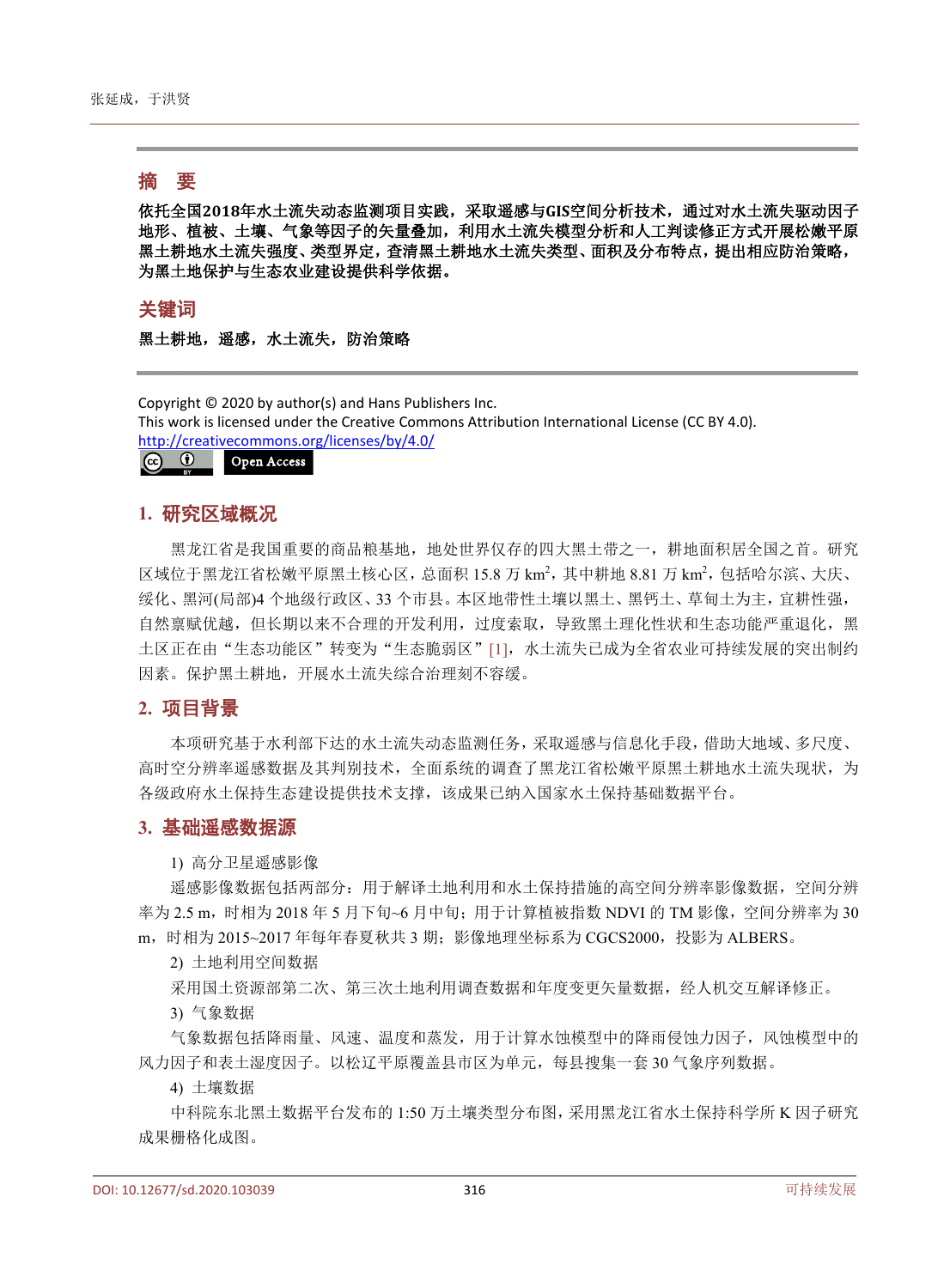5) 地面数字高程(DEM)

采用 1:5 万比例尺、30 m 分辨率 DEM。经 ARCGIS 栅格计算衍生为坡度分级、坡长数字图层。

6) 水土保持重点工程管理数据

来源于黑龙江省水土保持信息管理平台,包括:水土保持重点工程空间数据、设计、验收报告及相 关图表。

### **4.** 土壤侵蚀模型

水力侵蚀模型采用中国土壤流失方程 CSLE (Chinese Soil Loss Equation) [\[2\]](#page-4-1),基本形式为:

$$
M = R \cdot K \cdot L \cdot S \cdot B \cdot E \cdot T
$$

风力模型采用中科院沙漠所提出的耕地风力侵蚀计算方程[\[3\]](#page-4-2),基本形式为:

$$
Q_{fa} = 0.018 \cdot (1 - W) \cdot \sum_{j=1} T_j \cdot \exp \left\{ a_1 + \frac{b_1}{z_0} + c_1 \cdot \left[ \left( A \cdot U_j \right)^{0.5} \right] \right\}.
$$

#### **5.** 技术实现过程

归集研究区域遥感影像、气象、土壤、地形、土地利用、水土保持重点治理工程等专题资料,采取 遥感解译并结合实地调查方法获取坡耕地对象单元、水土保持预防和治理措施分布;通过遥感 NDVI 植 被指数转换和综合分析方法获取农田植被盖度及其分布;基于收集的地学专题资料、土地利用和水土保 持措施遥感解译结果、植被覆盖度计算结果,采用土壤侵蚀模型解算土壤侵蚀影响因子,定义土壤侵蚀 模数[\[4\]](#page-5-0);依据《土壤侵蚀分级分类标准》(SL192-2007)判断土壤侵蚀强度,获得耕地土壤侵蚀强度与分 布,创建生成黑龙江省松嫩平原黑土耕地土壤侵蚀地理信息数据库;技术路线[如图](#page-2-0) 1 所示。

<span id="page-2-0"></span>

**Figure 1.** Roadmap for remote sensing interpretation of soil and water loss 图 **1.** 水土流失遥感解译技术路线图

#### **6.** 结果分析

1) 耕地水土流失总体分布

根据水土流失遥感解译成果,黑龙江省松嫩平原黑土耕地水力风力侵蚀总面积 36,676.55 km2, 占耕 地总面积的 41.7%。其中: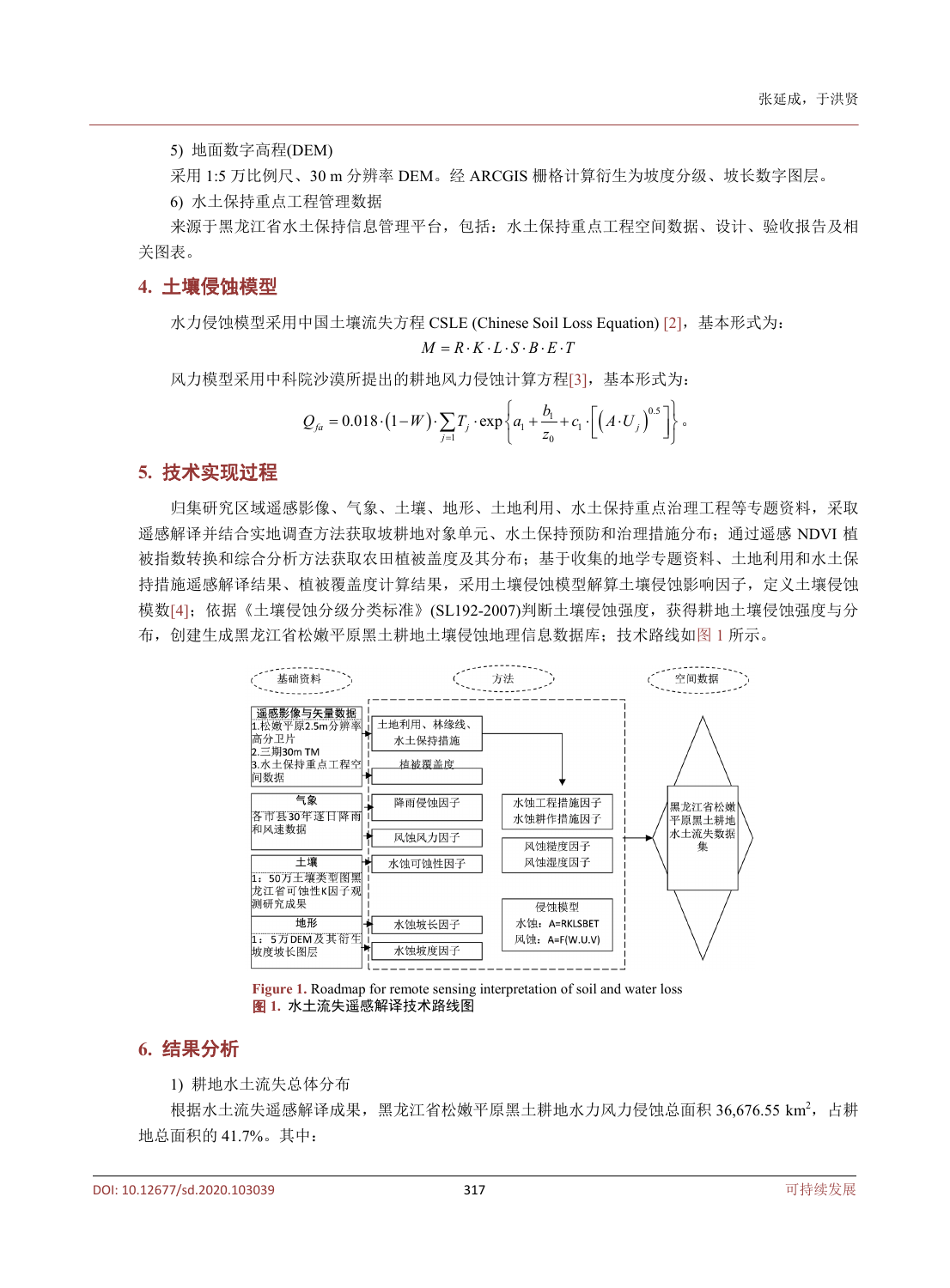水力侵蚀面积 32,651.29 km<sup>2</sup>, 占侵蚀总面积的 89.0%; 按侵蚀强度分, 轻度 30,709.62 km<sup>2</sup>, 中度 1295.71 km²,强烈 366.50 km²,极强烈 189.70 km²,剧烈 89.76 km²。分别占水蚀面积的 94.05%、3.97%、1.12%、 0.58%、0.27%。

风力侵蚀面积 4025.26 km<sup>2</sup>, 占侵蚀总面积的 11.0%;按侵蚀强度分, 轻度 2024.48 km<sup>2</sup>, 中度 1816.36 km²,强烈 183.89 km²,极强烈 0.53 km²。分别占风蚀面积的 50.3%、45.1%、4.6%、0.01%。

耕地无侵蚀面积为 51,374.01 km2。耕地土壤侵蚀各类型、强度及所占比例[见表](#page-3-0) 1。

水力侵蚀主要分布在松嫩平原北部丘陵漫岗农林交错区、东部漫川漫岗农业区,风力侵蚀主要分布 在松嫩平原西部干旱、半干旱风沙区。

<span id="page-3-0"></span>Table 1. Statistical table of soil erosion area of black soil arable land in Songnen Plain of Heilongjiang Province (Unit: km<sup>2</sup>) <mark>表</mark> 1. 黑龙江省松嫩平原黑土耕地土壤侵蚀面积统计表(单位: km<sup>2</sup>)

|          | 风力侵蚀     |         |          |        |          |         |         |         |        |          |
|----------|----------|---------|----------|--------|----------|---------|---------|---------|--------|----------|
| 水蚀面积     | 轻度       | 中度      | 强烈       | 极强烈    | 剧烈       | 风蚀面积    | 轻度      | 中度      | 强烈     | 极强烈      |
| 32651.29 | 30709.62 | 1295.71 | 366.50   | 189.70 | 89.76    | 4025.26 | 2024.48 | 1816.36 | 183.89 | 0.53     |
| 100%     | 94.05%   | 3.97%   | $1.12\%$ | 0.58%  | $0.27\%$ | 100%    | 50.3%   | 45.1%   | 4.6%   | $0.01\%$ |

注: 各强度级别土壤侵蚀模数阈值(t/km<sup>2.</sup>a): 轻度 200~1200; 中度 1200~2400; 强烈 2400~3600; 极强烈 3600~4800; 剧烈>4800。

2) 县(市)级行政区耕地水土流失分布

<span id="page-3-1"></span>以县(市)行政区为统计单元,按土壤侵蚀程度划分,耕地土壤侵蚀程度高(>50%)的区域有宾县、巴 彦县等 11 个市县,耕地侵蚀程度中等(20%~50%)的区域有哈尔滨市、木兰县、齐齐哈尔市等 19 个市县, 耕地侵蚀程度低的(<20%)区域有肇州县、安达市、肇东市 3 个市县。县市单元耕地土壤侵蚀面积[见图](#page-3-1) 2。



Figure 2. Statistics of soil erosion in black soil arable land in counties and cities (Unit: km<sup>2</sup>) 图 2. 县市单元黑土耕地土壤侵蚀统计图(单位: km<sup>2</sup>)

3) 不同类型区坡耕地水土流失分布

松嫩平原涉及 4 个国家水土保持区划三级类型区,分别为:I-2-3st 长白山山地丘陵水质维护保土区、 I-3-1t 东北漫川漫温岗土壤保持区、I-4-1fn 松辽平原防沙农田防护区、I-5-1t 大兴安岭东南低丘陵土壤保 持区。

按耕地土壤侵蚀面积划分, I-3-1t 东北漫川漫岗土壤保持区耕地侵蚀面积最高, 为 31,218.56 km<sup>2</sup>, 耕 地土壤侵蚀率为 41.9%,侵蚀类型以水蚀为主,兼有风蚀,水蚀多发生于北部丘谷起伏、岗洼交错的坡 耕地上,风蚀多分布于南部风水蚀复合区的平原耕地;其次为 I-4-1fn 松辽平原防沙农田防护区,耕地侵 蚀面积为 2285.74 km2, 耕地土壤侵蚀率为 42.8%, 侵蚀类型为风水蚀并重, 风水蚀因季节及其主导的自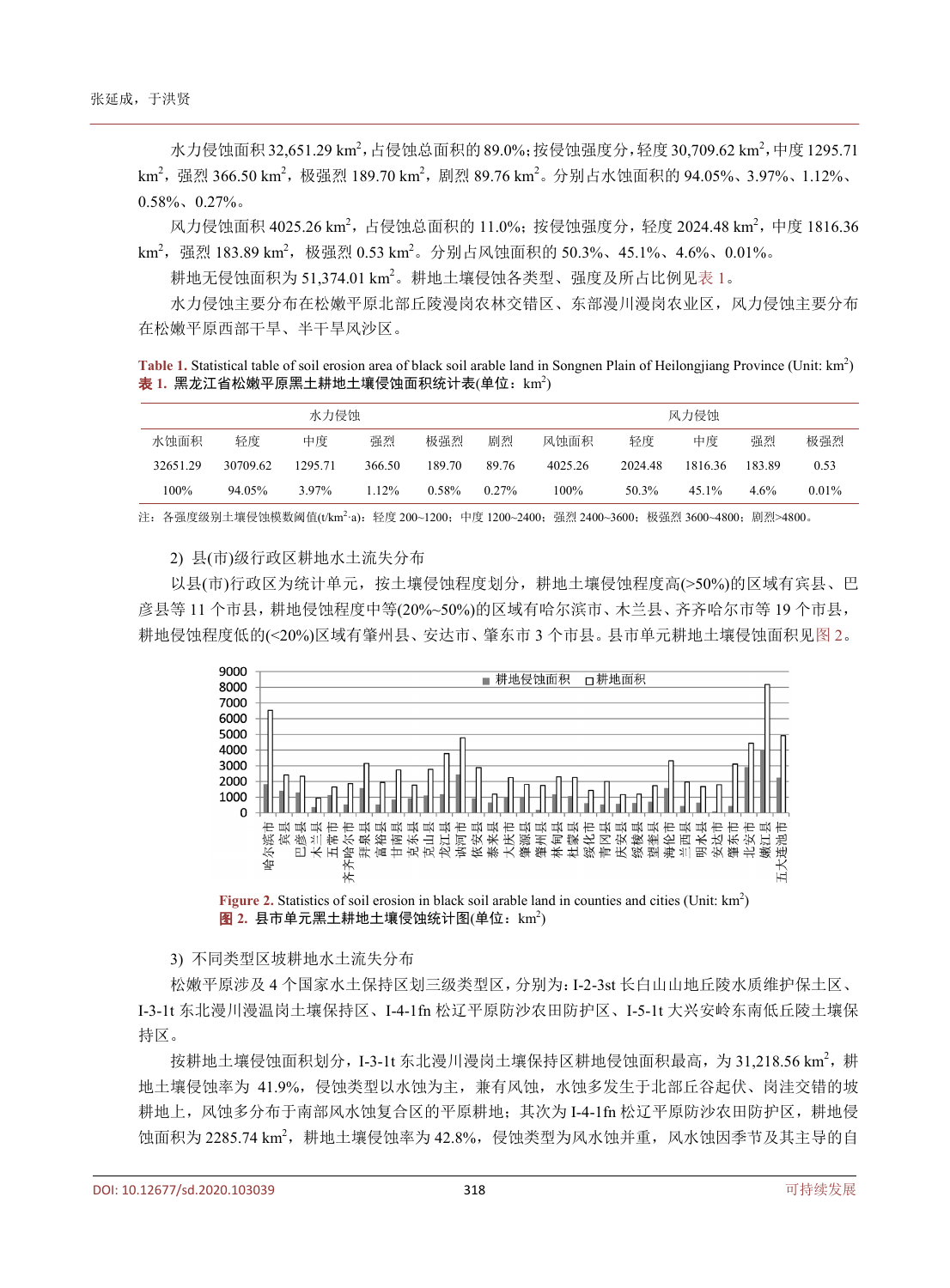然营力变化而交替出现; I-5-1t 大兴安岭东南低山丘陵土壤保持区, 耕地侵蚀面积为 2043.96 km2, 耕地 土壤侵蚀率为 31.4%,水蚀为主,多分布于大兴安岭南麓丘陵坡地耕垦地块,风蚀轻微,仅在南部毗邻 风沙区耕地有局部风蚀斑块; I-2-3st 长白山山地丘陵水质维护保土区, 耕地侵蚀面积为 1128.29 km<sup>2</sup>, 耕 地土壤侵蚀率为 68.0%,侵蚀类型为水蚀,多分布于长白山西麓丘陵坡地耕垦地块。各水土保持类型区 黑土耕地土壤侵蚀面积[见表](#page-4-3) 2。

<span id="page-4-3"></span>Table 2. Statistical table of soil erosion area of black soil arable land in each soil and water conservation type area (Unit: km<sup>2</sup>) <mark>表 2. 各水土保持类型区黑土耕地土壤侵蚀面积统计表(单位:km<sup>2</sup>)</mark>

| 水土保持<br>区划 | 水力侵蚀强度级别 |         |        |        |       |          | 风力侵蚀强度级别 |         |        |      |         | 风力侵蚀 耕地土壤侵 | 占耕地   |
|------------|----------|---------|--------|--------|-------|----------|----------|---------|--------|------|---------|------------|-------|
|            | 轻度       | 中度      | 强烈     | 极强烈    | 剧烈    | 水力侵蚀面积·  | 轻度       | 中度      | 强烈     | 极强烈  | 面积      | 蚀面积        | 比例    |
| 总计         | 30709.62 | 1295.71 | 366.50 | 189.70 | 89.76 | 32651.29 | 2024.48  | 1816.36 | 183.89 | 0.53 | 4025.26 | 36676.55   | 28.2% |
| $I-2-3st$  | 632.02   | 238.22  | 115.80 | 86.21  | 56.04 | 1128.29  |          |         |        |      |         | 1128.29    | 68.0% |
| $I-3-1t$   | 27084.32 | 996.97  | 228.37 | 90.16  | 28.24 | 28428.06 | 1261.88  | 1409.37 | 118.80 | 0.45 | 2790.50 | 31218.56   | 41.9% |
| $I-4-1$ fn | 1081.24  | 29.90   | 17.58  | 10.84  | 4.41  | 1143.97  | 697.83   | 385.30  | 58.56  | 0.08 | 1141.77 | 2285.74    | 42.8% |
| $I-5-1t$   | 1912.03  | 30.61   | 4.75   | 2.50   | 1.07  | 1950.97  | 64.77    | 21.70   | 6.53   |      | 92.99   | 2043.96    | 31.4% |

# **7.** 分区水土流失防治策略

根据以上水土流失分布特点,按照"因害设防,因区施治"的原则,提出分区耕地水土流失防治策略。

1) I-2-3st 长白山山地丘陵水质维护保土区。本区林缘与农田接壤地带陡坡开垦较严重。农田防护宜 加强保护和建设森林植被,充分发挥植被对农田的生态庇护功能,缓坡耕地采取梯田、地埂、等高垄作 等治理措施,大于 15 度坡耕地逐步退耕还林还果,控制水土流失。

2) I-3-1t 东北漫川漫温岗土壤保持区。本区是典型黑土核心区,区内耕地集中连片,开发历史长,垦 殖率高,坡面水土流失严重,侵蚀沟普遍发育。本区应重点加强坡耕地整治,开展以小流域水土流失综 合治理工程、坡耕地治理专项工程、侵蚀沟治理专项工程等,坚持山水田林田湖草综合治理,构建网带 片、乔灌草相结合的林草防护体系,因地制宜的发展复合型生态农业。

3) I-4-1fn 松辽平原防沙农田防护区。本区受区域气候及水陆交互影响,土地沙化、盐碱化较突出。 农田防护应开展休耕轮作、免耕覆盖措施,加强农田防护林网格建设,完善农田防风固沙体系,严格草 原管理, 禁止毁草开荒, 遏制土地沙化态势。

4) I-5-1t 大兴安岭东南低丘陵土壤保持区。本区农田水土流失治理应以小流域为单元,在保护现有植 被,完善坡面蓄排体系的基础上,开展坡耕地治理专项工程、侵蚀沟治理专项工程等。

### **8.** 结语

黑龙江省是农业大省,耕地保护是实施农业可持续发展战略的基础保障[\[5\]](#page-5-1), 在当前水土流失加剧和 黑土耕层变薄的严峻形势下,应进一步加快水土流失治理,保护珍贵黑土资源,遏制水土流失发展态势, 恢复和提高农业生态质量,让饱经沧桑的"北大荒"重新焕发光彩。

# 参考文献

- <span id="page-4-0"></span>[1] 韩晓增, 李娜. 中国东北黑土地研究进展与展望[J]. 地理科学, 2018, 38(7): 1033-1035.
- <span id="page-4-1"></span>[2] 谢云, 岳天雨. 土壤侵蚀模型在水土保持实践中的应用[J]. 中国水土保持科学, 2018, 16(1): 26-27.
- <span id="page-4-2"></span>[3] 曹月娥, 吴芳芳, 张婷婷, 刘巍, 杨建军. 基于风蚀模型的准东地区土壤风蚀研究[J]. 干旱区资源与环境, 2018, 32(3): 95-98.